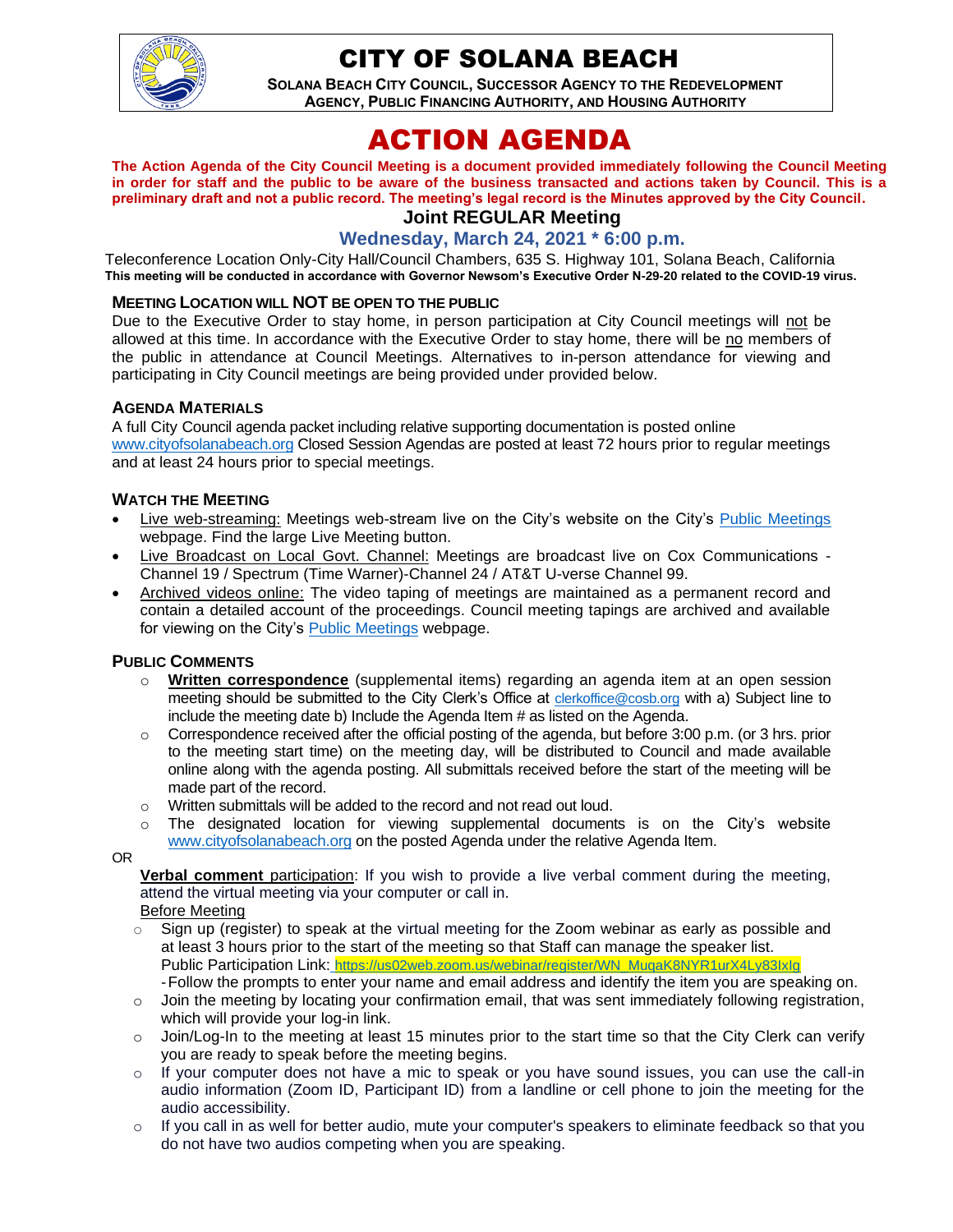During Meeting:

- o Choose Gallery View to see the presentations, when applicable.
- o Participants will be called upon from those who have Registered and their name is identified by the City Clerk calling from the registration list. You will be called on by name and unmuted by the meeting organizer and then you may provide comments for the allotted time. Allotted speaker times are listed under each [Agenda s](https://urldefense.proofpoint.com/v2/url?u=https-3A__www.ci.solana-2Dbeach.ca.us_index.asp-3FSEC-3DF0F1200D-2D21C6-2D4A88-2D8AE1-2D0BC07C1A81A7-26Type-3DB-5FBASIC&d=DwMFaQ&c=euGZstcaTDllvimEN8b7jXrwqOf-v5A_CdpgnVfiiMM&r=1XAsCUuqwK_tji2t0s1uIQ&m=C7WzXfOw2_nkEFMJClT55zZsF4tmIf_7KTn0o1WpYqI&s=3DcsWExM2_nx_xpvFtXslUjphiXd0MDCCF18y_Qy5yU&e=)ection.

#### **SPECIAL ASSISTANCE NEEDED** - AMERICAN DISABILITIES ACT TITLE 2

In compliance with the Americans with Disabilities Act of 1990, persons with a disability may request an agenda in appropriate alternative formats as required by Section 202. Any person with a disability who requires a modification or accommodation in order to participate in a meeting should direct such request to the City Clerk's office (858) 720-2400 [clerkoffice@cosb.org](mailto:EMAILGRP-CityClerksOfc@cosb.org) at least 72 hours prior to the meeting.

| <b>CITY COUNCILMEMBERS</b>                 |                                        |                                              |                                                   |
|--------------------------------------------|----------------------------------------|----------------------------------------------|---------------------------------------------------|
| Lesa Heebner, Mayor                        |                                        |                                              |                                                   |
| <b>Kristi Becker</b><br>Deputy Mayor       | <b>Kelly Harless</b><br>Councilmember  | David A. Zito<br>Councilmember<br>District 1 | <b>Jewel Edson</b><br>Councilmember<br>District 3 |
| <b>Gregory Wade</b><br><b>City Manager</b> | Johanna Canlas<br><b>City Attorney</b> |                                              | Angela Ivey<br><b>City Clerk</b>                  |

#### **SPEAKERS:**

See Public Participation on the first page of the Agenda for publication participation options.

#### **READING OF ORDINANCES AND RESOLUTIONS:**

Pursuant to Solana Beach [Municipal Code](https://www.codepublishing.com/CA/SolanaBeach/) Section 2.04.460, at the time of introduction or adoption of an ordinance or adoption of a resolution, the same shall not be read in full unless after the reading of the title, further reading is requested by a member of the Council. If any Councilmember so requests, the ordinance or resolution shall be read in full. In the absence of such a request, this section shall constitute a waiver by the council of such reading.

# **CALL TO ORDER AND ROLL CALL:**

# **CLOSED SESSION REPORT:**

# **FLAG SALUTE:**

# **APPROVAL OF AGENDA: COUNCIL ACTION: Approved 5/0**

### **ORAL COMMUNICATIONS:**

*Note to Public: Refer to Public Participation for information on how to submit public comment.*  This portion of the agenda provides an opportunity for members of the public to address the City Council on items relating to City business and not appearing on today's agenda by having submitted written comments for the record to be filed with the record or by registering to join the virtual meeting online to speak live, per the Public Participation instructions on the Agenda.

Comments relating to items on this evening's agenda are taken at the time the items are heard. Pursuant to the Brown Act, no action shall be taken by the City Council on public comment items. Council may refer items to the City Manager for placement on a future agenda. The maximum time allotted for each speaker is THREE MINUTES (SBMC 2.04.190).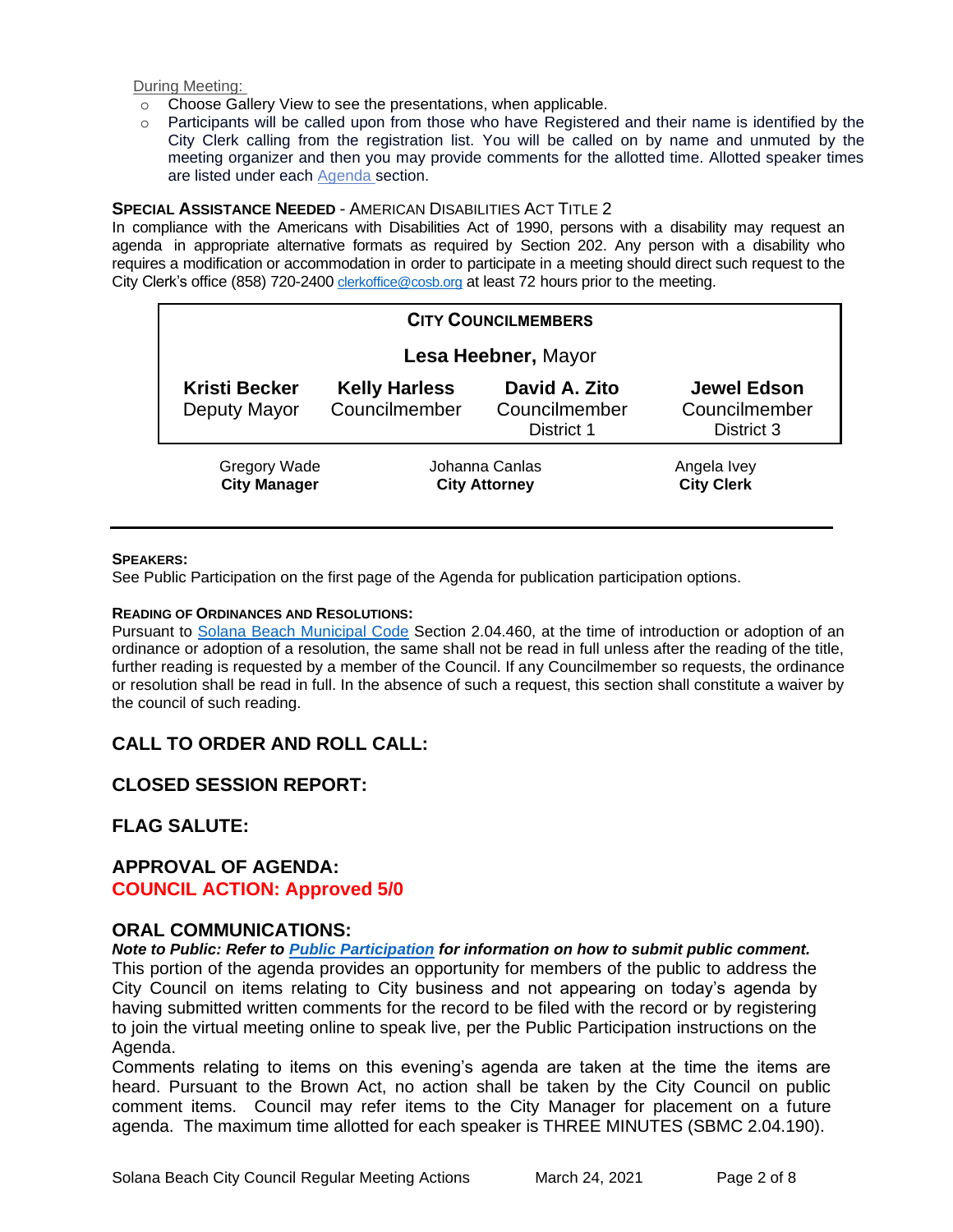# **COUNCIL COMMUNITY ANNOUNCEMENTS / COMMENTARY:**

*An opportunity for City Council to make brief announcements or report on their activities. These items are not agendized for official City business with no action or substantive discussion.* 

# **A. CONSENT CALENDAR:** (Action Items) (A.1. - A.8.)

*Note to Public: Refer to Public Participation for information on how to submit public comment.*  Items listed on the Consent Calendar are to be acted in a single action of the City Council unless pulled for discussion.

Any member of the public may address the City Council on an item of concern by submitting written correspondence for the record to be filed with the record or by registering to join the virtual meeting online to speak live, per the Public Participation instructions on the Agenda. The maximum time allotted for each speaker is THREE MINUTES (SBMC 2.04.190).

Those items removed from the Consent Calendar by a member of the Council will be trailed to the end of the agenda, while Consent Calendar items removed by the public will be discussed immediately after approval of the Consent Calendar.

# **A.1. Minutes of the City Council.**

Recommendation: That the City Council

1. Approve the Minutes of the February 24, 2021 City Council meetings. Approved Minutes [http://www.ci.solana-beach.ca.us/index.asp?SEC=F0F1200D-21C6-4A88-8AE1-0BC07C1A81A7&Type=B\\_BASIC](http://www.ci.solana-beach.ca.us/index.asp?SEC=F0F1200D-21C6-4A88-8AE1-0BC07C1A81A7&Type=B_BASIC) **COUNCIL ACTION: Approved 5/0**

# **A.2. Register Of Demands.** (File 0300-30)

Recommendation: That the City Council

1. Ratify the list of demands for February 20, 2021– March 05, 2021.

[Item A.2. Report \(click here\)](https://solanabeach.govoffice3.com/vertical/Sites/%7B840804C2-F869-4904-9AE3-720581350CE7%7D/uploads/Item_A.2._Report_(click_here)_03-24-21_O.pdf) **COUNCIL ACTION: Approved 5/0**

### **A.3. General Fund Budget Adjustments for Fiscal Year 2020/21.** (File 0330-30)

Recommendation: That the City Council

1. Receive the report listing changes made to the Fiscal Year 2020-2021 General Fund Adopted Budget.

[Item A.3. Report \(click here\)](https://solanabeach.govoffice3.com/vertical/Sites/%7B840804C2-F869-4904-9AE3-720581350CE7%7D/uploads/Item_A.3._Report_(click_here)_03-24-21_O.pdf) **COUNCIL ACTION: Approved 5/0**

*.*

### **A.4. Housing Element Annual Progress Report** (File 0610-10)

Recommendation: That the City Council

1. Adopt **Resolution 2021-032** approving the 2020 Housing Element Annual Progress Report and the 2019/20 Housing Successor Annual Report as submitted and direct City Staff to file the report with the California Department of Housing and Community Development and the Governor's Office of Planning and Research.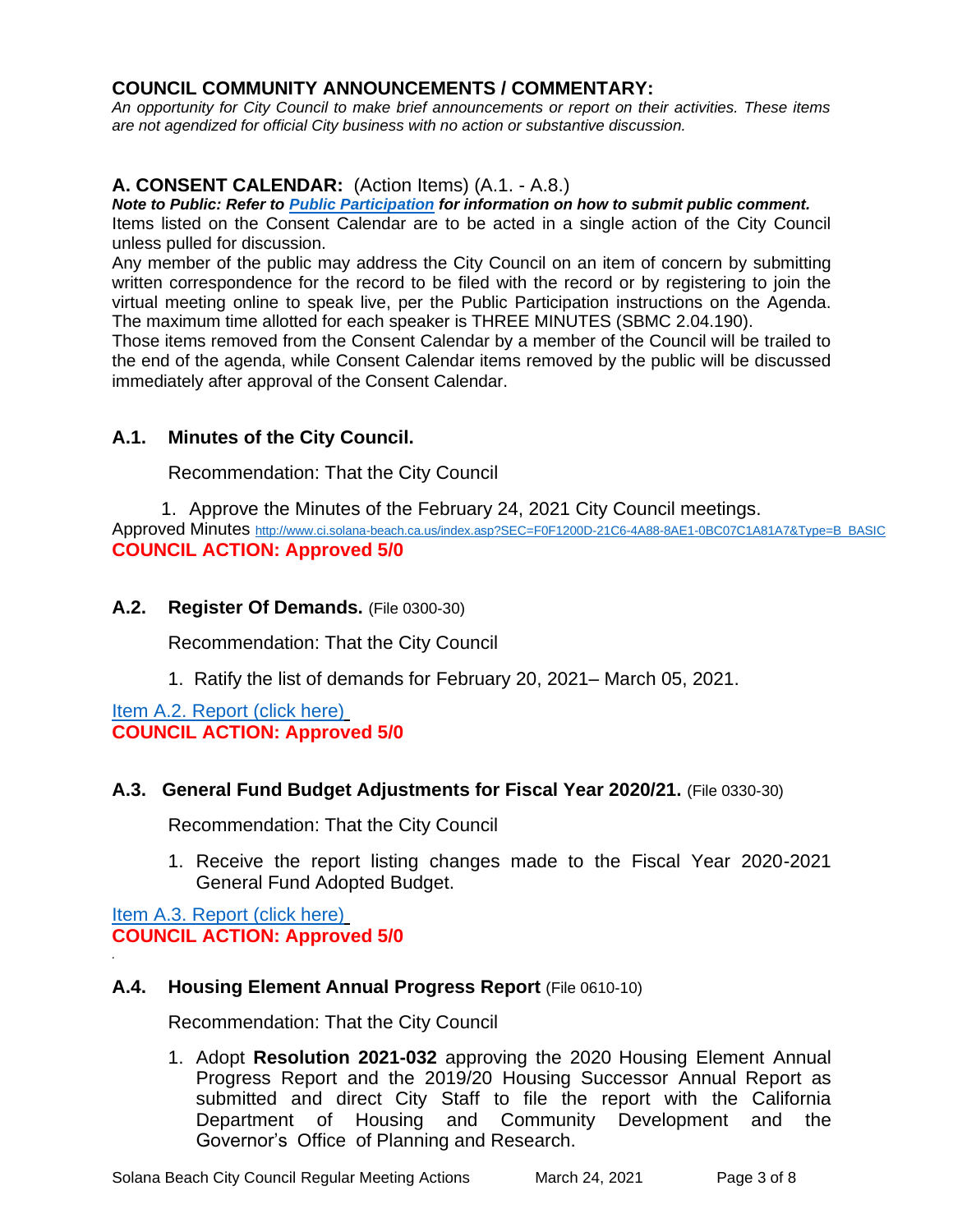[Item A.4. Report \(click here\)](https://solanabeach.govoffice3.com/vertical/Sites/%7B840804C2-F869-4904-9AE3-720581350CE7%7D/uploads/Item_A.4._Report_(click_here)_03-24-21_O.pdf)

*Posted Reports & Supplemental Docs contain records up to the cut off time, prior to the start of the meeting, for processing new submittals. The final official record containing handouts, PowerPoints, etc. can be obtained through a Records Request to the City Clerk's Office.*

**COUNCIL ACTION: Approved 5/0**

# **A.5. Destruction of Obsolete Records.** (File 0170-50)

Recommendation: That the City Council

1. Adopt **Resolution 2021-036** authorizing the destruction of officially obsolete records.

[Item A.5. Report \(click here\)](https://solanabeach.govoffice3.com/vertical/Sites/%7B840804C2-F869-4904-9AE3-720581350CE7%7D/uploads/Item_A.5._Report_(click_here)_03-24-21_O.pdf)

*Posted Reports & Supplemental Docs contain records up to the cut off time, prior to the start of the meeting, for processing new submittals. The final official record containing handouts, PowerPoints, etc. can be obtained through a Records Request to the City Clerk's Office.*

**COUNCIL ACTION: Approved 5/0**

### **A.6. National Wildlife Federation's Mayors' Monarch Pledge.** (File 0480-75)

Recommendation: That the City Council

1. Adopt **Resolution 2021-034** authorizing the Mayor to Sign the National Wildlife Federation's Mayors' Monarch Pledge.

[Item A.6. Report \(click here\)](https://solanabeach.govoffice3.com/vertical/Sites/%7B840804C2-F869-4904-9AE3-720581350CE7%7D/uploads/Item_A.6._Report_(click_here)_03-24-21_O.pdf)

*Posted Reports & Supplemental Docs contain records up to the cut off time, prior to the start of the meeting, for processing new submittals. The final official record containing handouts, PowerPoints, etc. can be obtained through a Records Request to the City Clerk's Office.*

**COUNCIL ACTION: Approved 5/0**

### **A.7. Temporary Art Compensation Increase** (File 0910-41)

Recommendation: That the City Council

1. Adopt **Resolution 2021-035** authorizing a modification to the Temporary Public Arts Program artist compensation from \$500 to \$1,500 for a one-year loan.

[Item A.7. Report \(click here\)](https://solanabeach.govoffice3.com/vertical/Sites/%7B840804C2-F869-4904-9AE3-720581350CE7%7D/uploads/Item_A.7._Report_(click_here)_03-24-21_O.pdf)

*Posted Reports & Supplemental Docs contain records up to the cut off time, prior to the start of the meeting, for processing new submittals. The final official record containing handouts, PowerPoints, etc. can be obtained through a Records Request to the City Clerk's Office.*

**COUNCIL ACTION: Approved 5/0**

### **A.8. SEA Long-Term Renewable Power Purchase.** (File 1010-45)

Recommendation: That the City Council

1. Approve **Resolution 2021-039** authorizing the City Manager to execute a long-term power purchase agreement, in a form approved by the City Attorney, with Shell Energy to satisfy SEA's long-term procurement obligation under SB 350.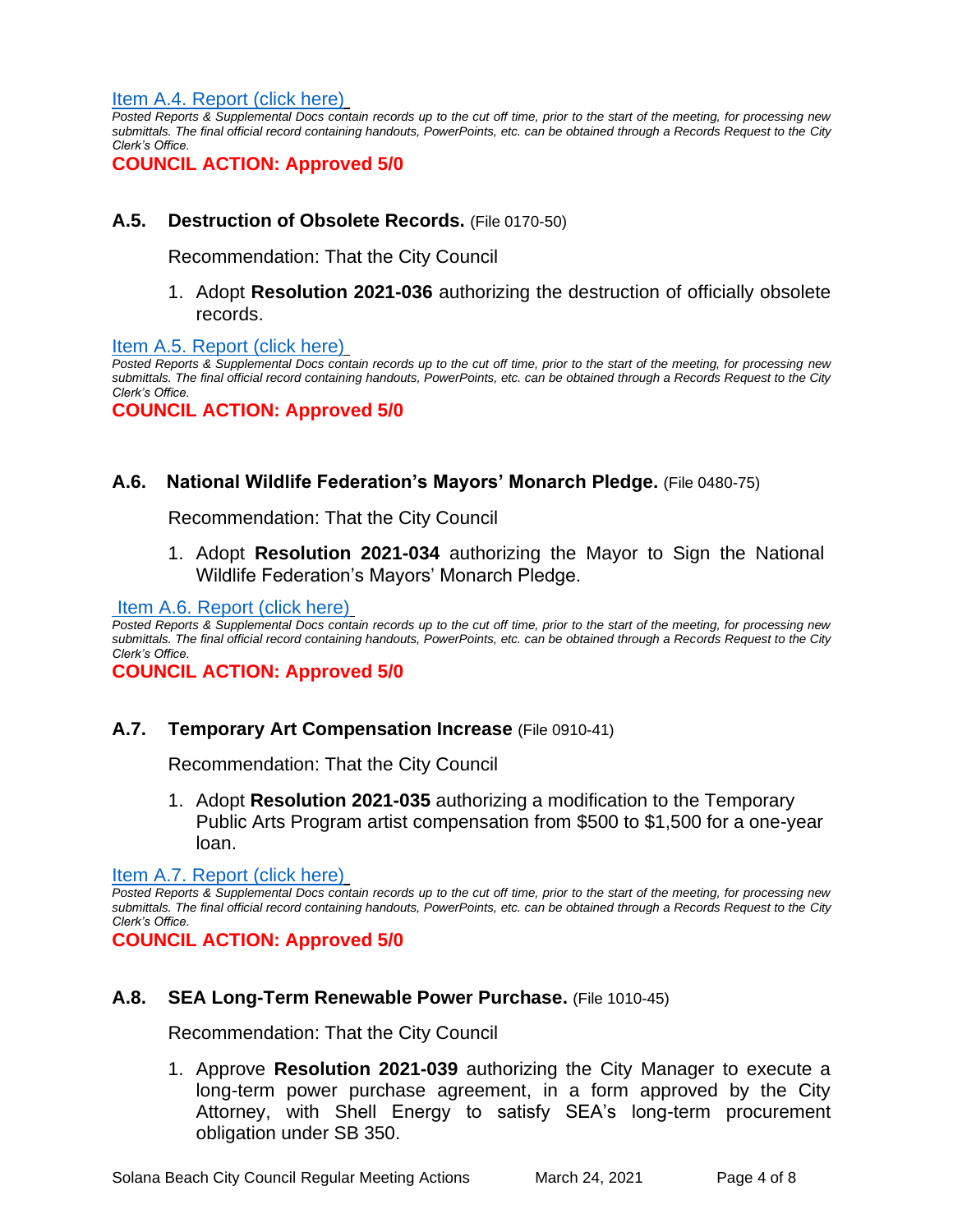[Item A.8. Report \(click here\)](https://solanabeach.govoffice3.com/vertical/Sites/%7B840804C2-F869-4904-9AE3-720581350CE7%7D/uploads/Item_A.8._Report_(click_here)_03-24-21_O.pdf)

*Posted Reports & Supplemental Docs contain records up to the cut off time, prior to the start of the meeting, for processing new submittals. The final official record containing handouts, PowerPoints, etc. can be obtained through a Records Request to the City Clerk's Office.*

**COUNCIL ACTION: Approved 5/0**

# **B. PUBLIC HEARINGS:** (B.1. – B.2.)

*Note to Public: Refer to Public Participation for information on how to submit public comment.*  Any member of the public may address the City Council on an item of concern by submitting written correspondence for the record to be filed with the record or by registering to join the virtual meeting online to speak live, per the Public Participation instructions on the Agenda. The maximum time allotted for each speaker is THREE MINUTES (SBMC 2.04.190).

An applicant or designee(s) for a private development/business project, for which the public hearing is being held, is allotted a total of fifteen minutes to speak, as per SBMC 2.04.210. A portion of the fifteen minutes may be saved to respond to those who speak in opposition. All other speakers have three minutes each.

After considering all of the evidence, including written materials and oral testimony, the City Council must make a decision supported by findings and the findings must be supported by substantial evidence in the record.

# **B.1. Public Hearing: 537 North Granados Ave., Applicant: Gladnick, Case DRP20-005/SDP20-009.** (File 0600-40)

The proposed project meets the minimum zoning requirements under the SBMC, may be found to be consistent with the General Plan and may be found, as conditioned, to meet the discretionary findings required as discussed in this report to approve a DRP. Therefore, Staff recommends that the City Council:

- 1. Conduct the Public Hearing: Open the Public Hearing, Report Council Disclosures, Receive Public Testimony, and Close the Public Hearing.
- 2. Find the project exempt from the California Environmental Quality Act pursuant to Section 15303 of the State CEQA Guidelines; and
- 3. If the City Council makes the requisite findings and approves the project, adopt **Resolution 2021-033** conditionally approving a DRP and SDP to demolish a single family residence, construct a replacement two-story, single-family residence with an attached two-car garage and single carport, and perform associated site improvements at 537 North Granados Avenue, Solana Beach.

[Item B.1. Report \(click here\)](https://solanabeach.govoffice3.com/vertical/Sites/%7B840804C2-F869-4904-9AE3-720581350CE7%7D/uploads/Item_B.1._Report_(click_here)_03-24-21_O.pdf)

[Item B.1. Updated Report #1 \(added 3-24 at 4:30pm\)](https://solanabeach.govoffice3.com/vertical/Sites/%7B840804C2-F869-4904-9AE3-720581350CE7%7D/uploads/Item_B.1._Updated_Report_1_(3-24_430pm).pdf)

[Item B.1. Supplemental Docs \(added 3-24](https://solanabeach.govoffice3.com/vertical/Sites/%7B840804C2-F869-4904-9AE3-720581350CE7%7D/uploads/Item_B.1._Supplemental_Docs_(3-24_at_126pm)_-_O.pdf) at 1:26pm)

*Posted Reports & Supplemental Docs contain records up to the cut off time, prior to the start of the meeting, for processing new submittals. The final official record containing handouts, PowerPoints, etc. can be obtained through a Records Request to the City Clerk's Office.*

**COUNCIL ACTION: Approved 5/0** with the update d landscape plan and additional language that states conditions would not supersede the conditions of the City's water efficient landscape regulations.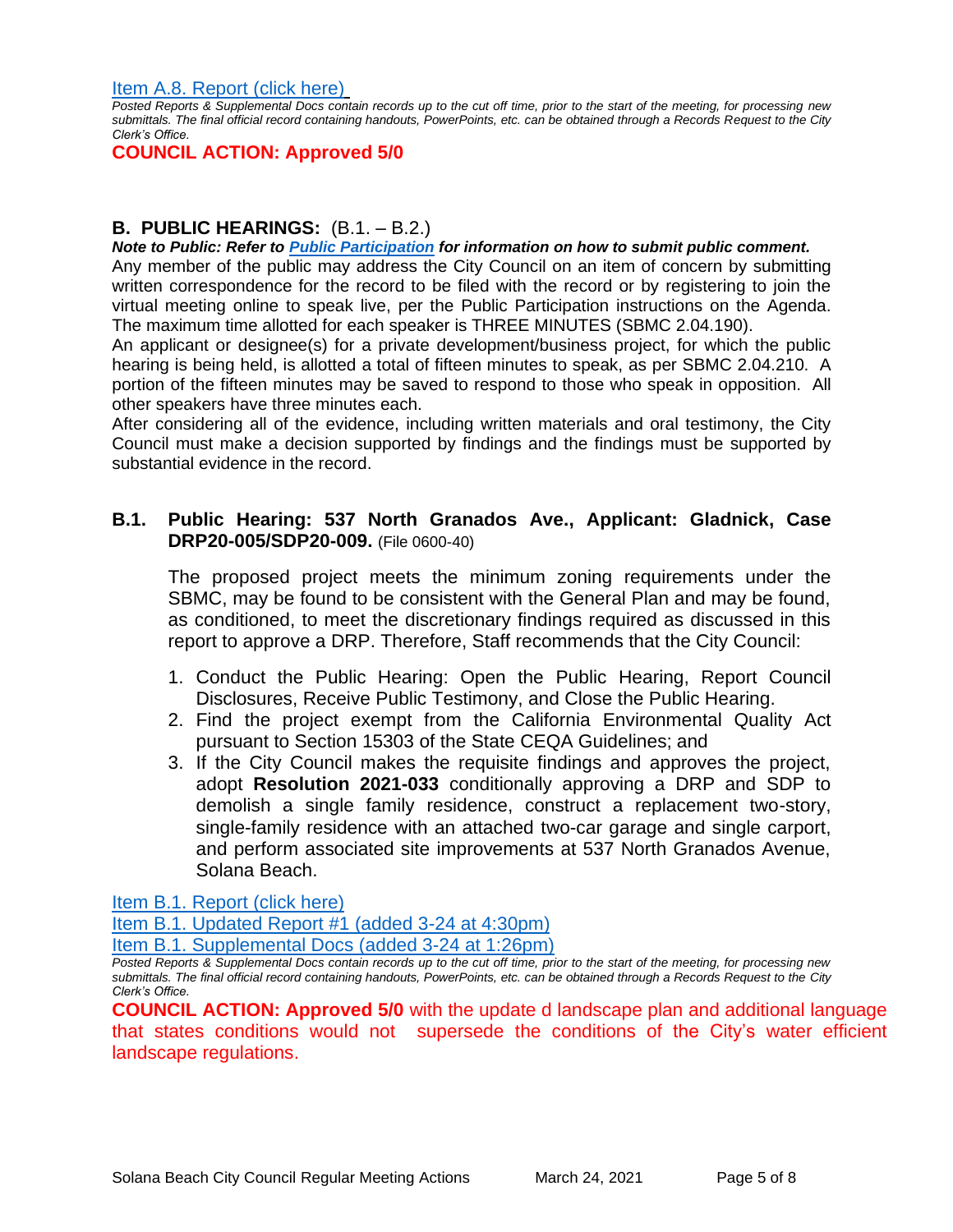# **B.2. Solana Energy Alliance Rate Schedule.** (File 1010-45)

Recommendation: That the City Council

- 1. Conduct the Public Hearing: Open the Public Hearing, Report Council Disclosures, Receive Public Testimony, and Close the Public Hearing.
- 2. Adopt **Resolution 2021-038** amending the rate schedule for Solana Energy Alliance.

#### [Item B.2. Report \(click here\)](https://solanabeach.govoffice3.com/vertical/Sites/%7B840804C2-F869-4904-9AE3-720581350CE7%7D/uploads/Item_B.2._Report_(click_here)_03-24-21_O.pdf)

*Posted Reports & Supplemental Docs contain records up to the cut off time, prior to the start of the meeting, for processing new submittals. The final official record containing handouts, PowerPoints, etc. can be obtained through a Records Request to the City Clerk's Office.*

### **COUNCIL ACTION: Approved 5/0**

# **C. STAFF REPORTS: (C.1. – C.2.)**

*Note to Public: Refer to Public Participation for information on how to submit public comment.*  Any member of the public may address the City Council on an item of concern by submitting written correspondence for the record to be filed with the record or by registering to join the virtual meeting online to speak live, per the Public Participation instructions on the Agenda. The maximum time allotted for each speaker is THREE MINUTES (SBMC 2.04.190).

#### **C.1. 6 th Cycle Housing Element Update Status.** (File 0610-10)

Recommendation: That the City Council

1. Provide comments and direction on the proposed Draft  $6<sup>th</sup>$  Cycle Housing Element Update changes.

[Item C.1. Report \(click here\)](https://solanabeach.govoffice3.com/vertical/Sites/%7B840804C2-F869-4904-9AE3-720581350CE7%7D/uploads/Item_C.1._Report_(click_here)_03-24-21_O.pdf)

[Item C.1. Updated Report #1 \(added 3-24 at 10:00am\)](https://solanabeach.govoffice3.com/vertical/Sites/%7B840804C2-F869-4904-9AE3-720581350CE7%7D/uploads/Item_C.1._Updated_Report_1_(Updated_3-24_at_9am).pdf)

*Posted Reports & Supplemental Docs contain records up to the cut off time, prior to the start of the meeting, for processing new submittals. The final official record containing handouts, PowerPoints, etc. can be obtained through a Records Request to the City Clerk's Office.*

#### **Discussion.**

### **C.2. La Colonia Park/Fletcher Cove Park Playground Design.** (File 0720-30, 0730-40)

Recommendation: That the City Council

1. Adopt **Resolution 2021-030** authorizing the City Manager to execute a Professional Services Agreement, in an amount not to exceed \$111,250, with Van Dyke Landscape Architects for design of a new playground at La Colonia Park and design of new playground equipment at Fletcher Cove Park.

#### [Item C.2. Report](https://solanabeach.govoffice3.com/vertical/Sites/%7B840804C2-F869-4904-9AE3-720581350CE7%7D/uploads/Item_C.2._Report_(click_here)_03-24-21_O.pdf) (click here)

*Posted Reports & Supplemental Docs contain records up to the cut off time, prior to the start of the meeting, for processing new submittals. The final official record containing handouts, PowerPoints, etc. can be obtained through a Records Request to the City Clerk's Office.*

### **COUNCIL ACTION: Approved 5/0**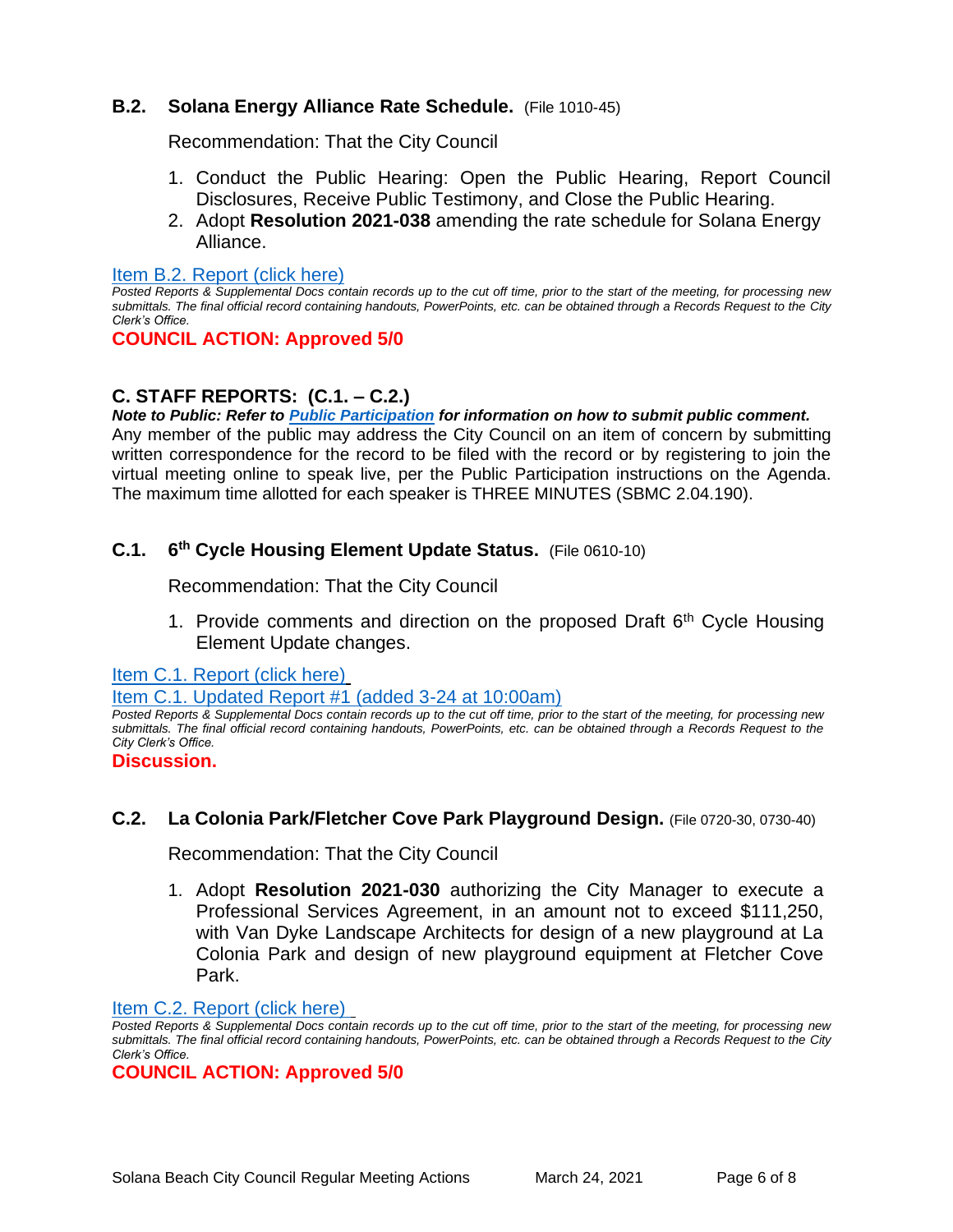# **WORK PLAN COMMENTS:**

*Adopted June 12, 2019*

# **COMPENSATION & REIMBURSEMENT DISCLOSURE:**

GC: Article 2.3. Compensation: 53232.3. (a) Reimbursable expenses shall include, but not be limited to, meals, lodging, and travel. 53232.3 (d) Members of a legislative body shall provide brief reports on meetings attended at the expense of the local agency "*City*" at the next regular meeting of the legislative body.

# **COUNCIL COMMITTEE REPORTS:** [Council Committees](https://www.ci.solana-beach.ca.us/index.asp?SEC=584E1192-3850-46EA-B977-088AC3E81E0D&Type=B_BASIC)

### **REGIONAL COMMITTEES: (outside agencies, appointed by this Council)**

- a. City Selection Committee (meets twice a year) Primary-Heebner, Alternate-Edson
- b. Clean Energy Alliance (CEA) JPA: Primary-Becker, Alternate-Zito
- c. County Service Area 17: Primary- Harless, Alternate-Edson
- d. Escondido Creek Watershed Authority: Becker /Staff (no alternate).
- e. League of Ca. Cities' San Diego County Executive Committee: Primary-Becker, Alternate-Harless. Subcommittees determined by its members.
- f. League of Ca. Cities' Local Legislative Committee: Primary-Harless, Alternate-Becker
- g. League of Ca. Cities' Coastal Cities Issues Group (CCIG): Primary-Becker, Alternate-**Harless**
- h. North County Dispatch JPA: Primary-Harless, Alternate-Becker
- i. North County Transit District: Primary-Edson, Alternate-Harless
- j. Regional Solid Waste Association (RSWA): Primary-Harless, Alternate-Zito
- k. SANDAG: Primary-Heebner, 1<sup>st</sup> Alternate-Zito, 2<sup>nd</sup> Alternate-Edson. Subcommittees determined by its members.
- l. SANDAG Shoreline Preservation Committee: Primary-Becker, Alternate-Zito
- m. San Dieguito River Valley JPA: Primary-Harless, Alternate-Becker
- n. San Elijo JPA: Primary-Zito, Primary-Becker, Alternate-City Manager
- o. 22nd Agricultural District Association Community Relations Committee: Primary-Edson, Primary-Heebner

### **STANDING COMMITTEES: (All Primary Members)** *(Permanent Committees)*

- a. Business Liaison Committee Zito, Edson.
- b. Fire Dept. Management Governance & Organizational Evaluation Harless, Edson
- c. Highway 101 / Cedros Ave. Development Committee Edson, Heebner
- d. Parks and Recreation Committee Zito, Harless
- e. Public Arts Committee Edson, Heebner
- f. School Relations Committee Becker, Harless
- g. Solana Beach-Del Mar Relations Committee Heebner, Edson

### **CITIZEN COMMISSION(S)**

a. Climate Action Commission: Primary-Zito, Alternate-Becker

# **ADJOURN:**

# *Next Regularly Scheduled Meeting is April 14, 2021*

*Always refer the City's website Event Calendar for Special Meetings or an updated schedule. Or Contact City Hall 858-720-2400*

*[www.cityofsolanabeach.org](http://www.cityofsolanabeach.org/)*